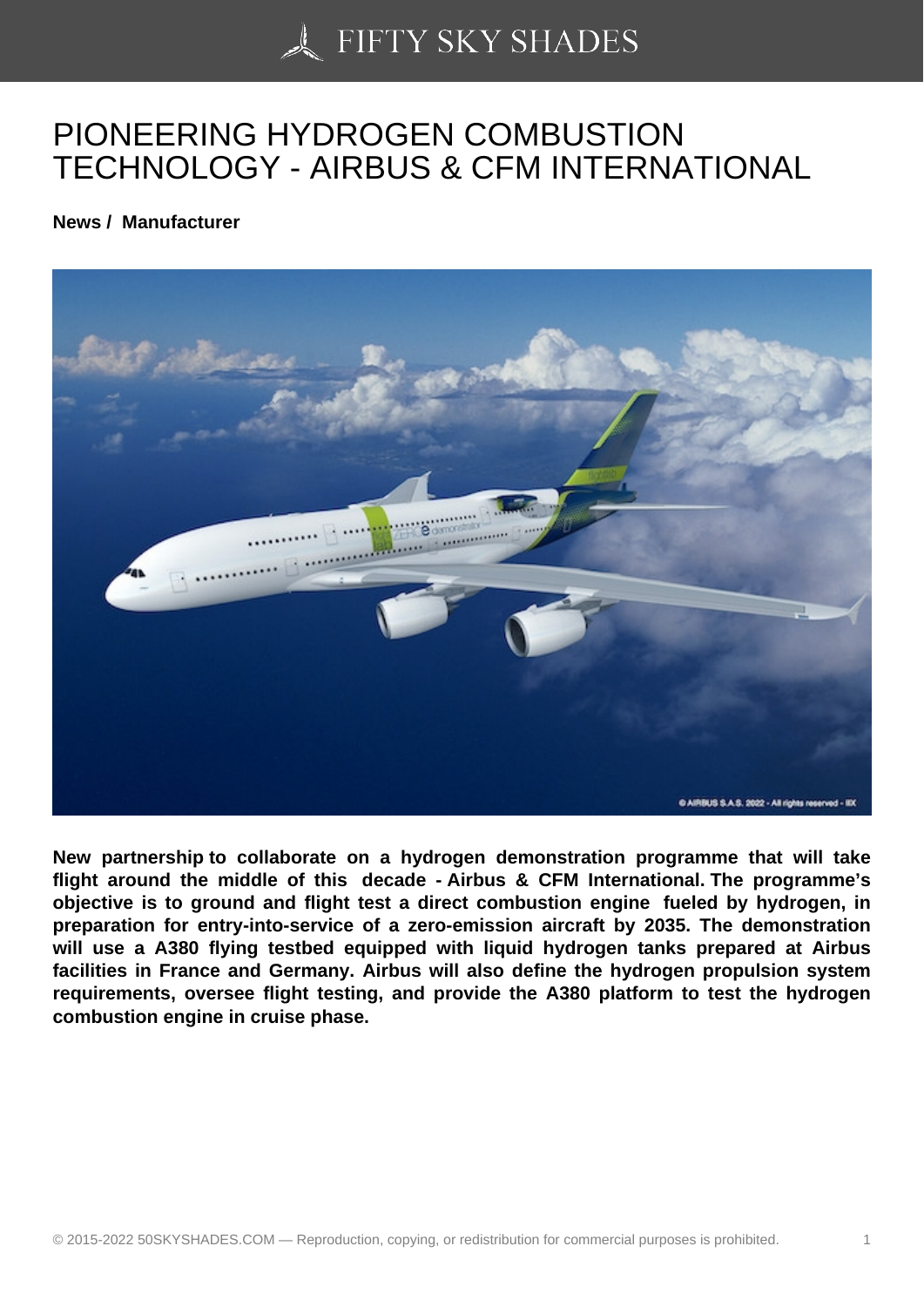**CFM International will modify the combustor, fuel system, and control system of a GE Passport turbofan to run on hydrogen. The engine, which is assembled in the US, was selected for this program because of its physical size, advanced turbo machinery, and fuel flow capability. It will be mounted along the rear fuselage of the flying testbed to allow engine emissions, including contrails, to be monitored separately from those of the engines powering the aircraft. CFM will execute an extensive ground test program ahead of the A380 flight test.**

**"This is the most significant step undertaken at Airbus to usher in a new era of hydrogenpowered flight since the unveiling of our ZEROe concepts back in September 2020," said Sabine Klauke, Airbus Chief Technical Officer. "By leveraging the expertise of American and European engine manufacturers to make progress on hydrogen combustion technology, this international partnership sends a clear message that our industry is committed to making zero-emission flight a reality."**

"Hydrogen combustion capability is one of the foundational technologies we are developing and maturing as part of the CFM RISE Program," said Gaël Méheust, president & CEO of CFM. "Bringing together the collective capabilities and experience of CFM, our parent companies, and Airbus, we really do have the dream team in place to successfully demonstrate a hydrogen propulsion system."

CFM shares Airbus' ambition of fulfilling the promise they made in signing the Air Transport Action Group goal in October 2021 to achieve aviation industry net-zero carbon emissions by 2050 by developing and testing the technology necessary to make zero emissions aircraft a reality within the ambitious timeline defined.

Airbus has a long-standing relationship with CFM and its parent companies, GE Aviation and Safran Aircraft Engines and, together, the partners have established a great track record of delivering high-performance products that meet the needs of airline customers.